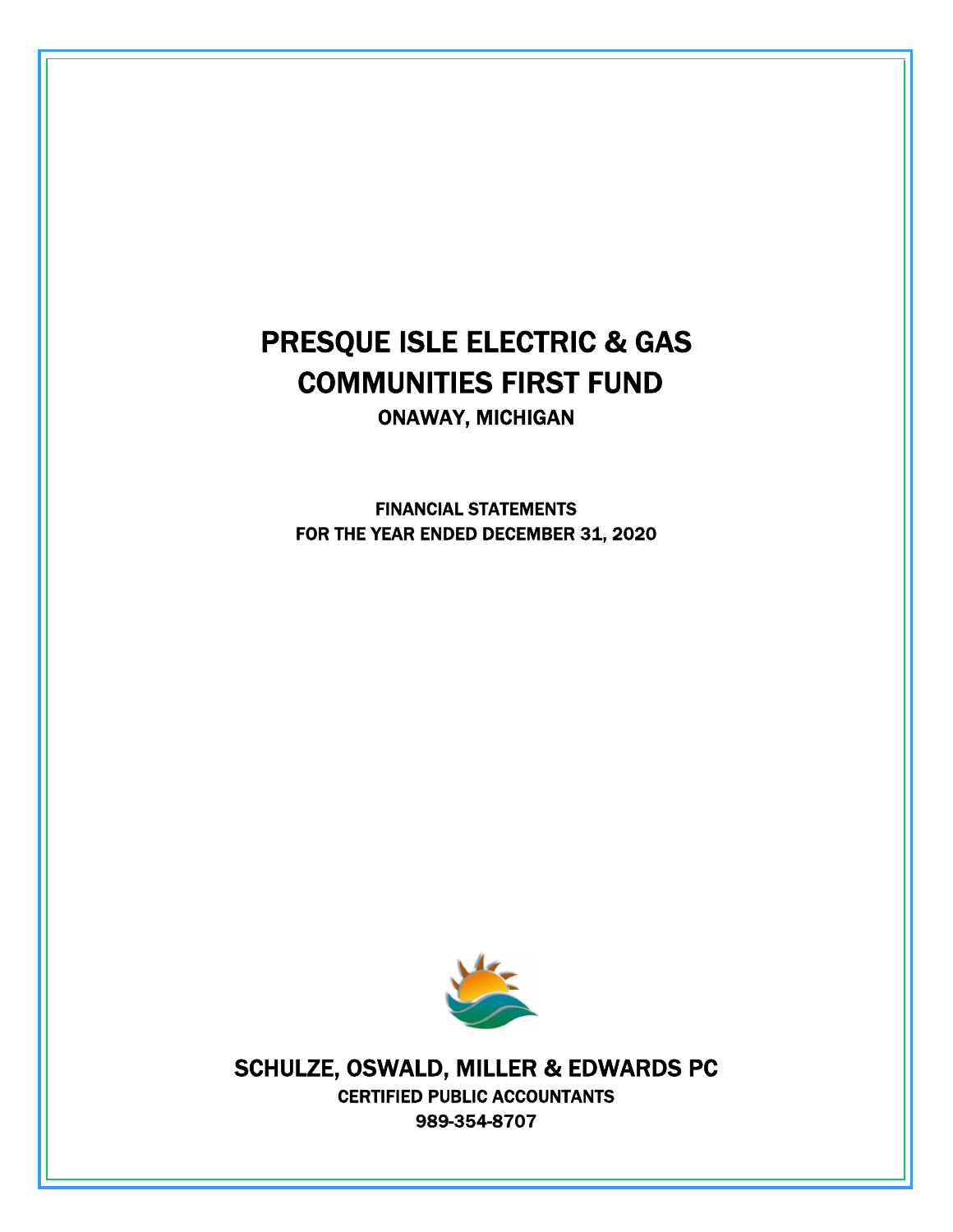# DECEMBER 31, 2020 ONAWAY, MICHIGAN TABLE OF CONTENTS

| <b>TABLE OF CONTENTS</b>                                 |         |
|----------------------------------------------------------|---------|
| <b>BOARD OF DIRECTORS</b>                                | 1       |
| <b>INDEPENDENT AUDITORS' REPORT</b>                      | 2       |
| <b>BASIC FINANCIAL STATEMENTS:</b>                       |         |
| <b>Statement of Financial Position</b>                   | 3       |
| <b>Statement of Activities and Changes in Net Assets</b> | 4       |
| <b>Statement of Cash Flows</b>                           | 5       |
| <b>Notes to Financial Statements</b>                     | $6 - 9$ |

# **PAGE**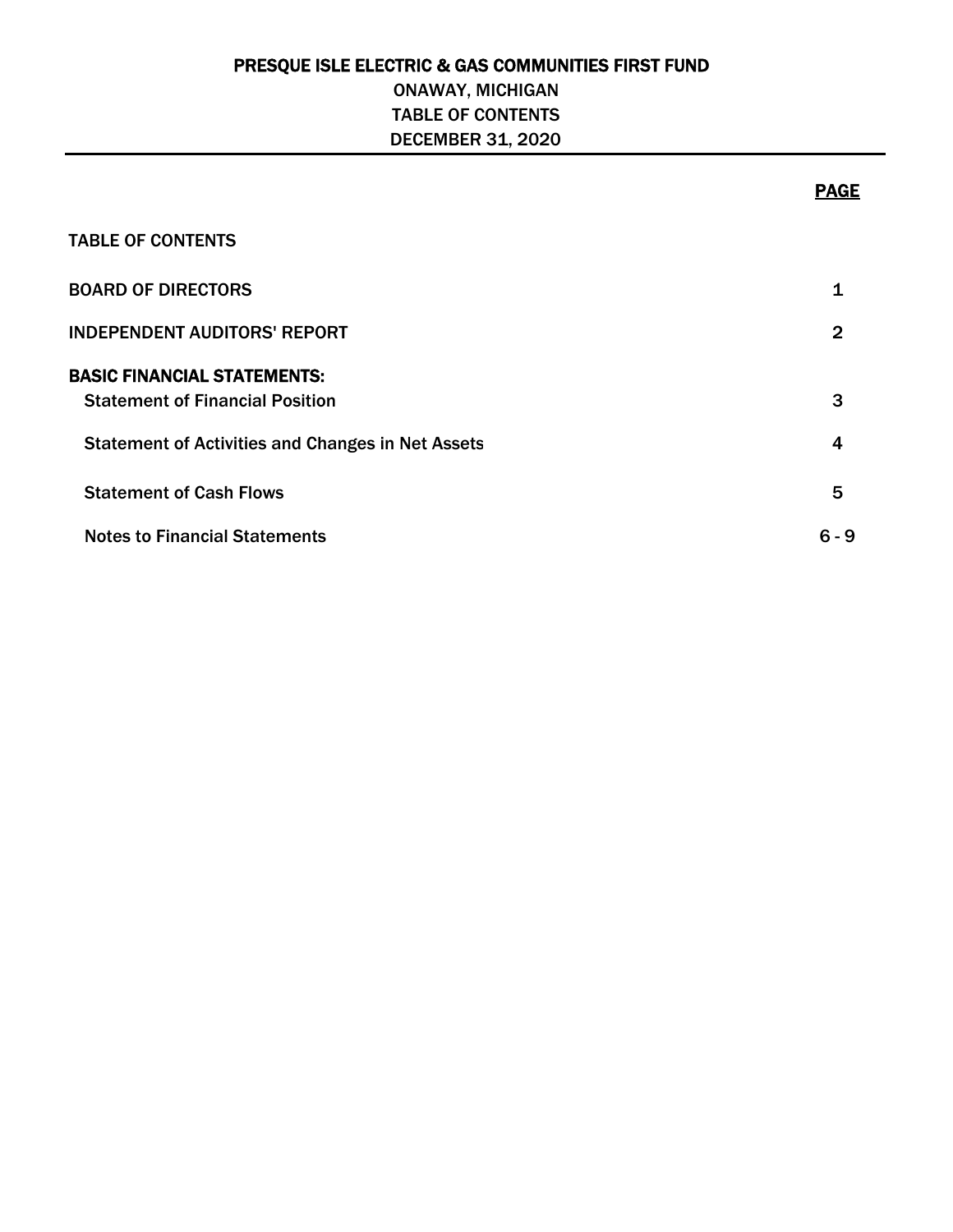# PRESQUE ISLE ELECTRIC & GAS COMMUNITIES FIRST FUND

DECEMBER 31, 2020 ONAWAY, MICHIGAN BOARD OF DIRECTORS

| <b>DARYL BARTON</b>    | <b>CHAIRPERSON</b>      |
|------------------------|-------------------------|
| <b>NAOMI DEO</b>       | <b>VICE CHAIRPERSON</b> |
| <b>JACKIE ROBINSON</b> | <b>SECRETARY</b>        |
| <b>ELIAS TARATUTA</b>  | <b>TREASURER</b>        |
| <b>GLORIA ADRIAN</b>   | <b>DIRECTOR</b>         |
| <b>ANN DOUGLAS</b>     | <b>DIRECTOR</b>         |
| <b>PETER REDMOND</b>   | <b>DIRECTOR</b>         |
| <b>DIANE LEWIS</b>     | <b>DIRECTOR</b>         |
| <b>SALLY WONG</b>      | <b>DIRECTOR</b>         |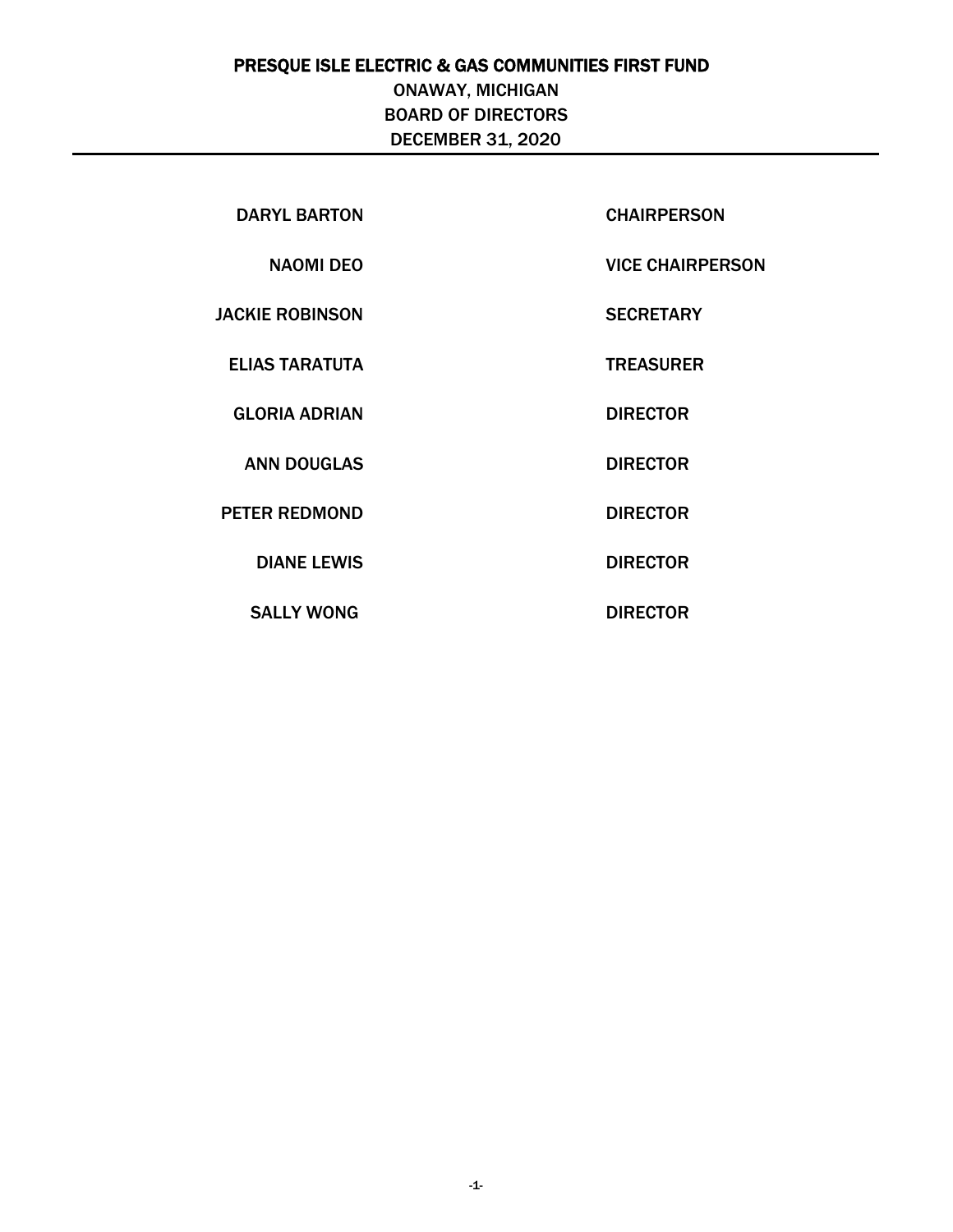# *Schulze Oswald Miller & Edwards PC*

**120 N. Ripley Street • Alpena, MI 49707 P.O. Box 69 • Rose City, MI 48654**



**Alpena 989‐354‐8707 • Fax 989‐354‐8708 Rose City 989‐685‐2411 • Fax 989‐685‐2412**

## INDEPENDENT AUDITORS' REPORT

To The Board of Directors of Presque Isle Electric & Gas Communities First Fund Onaway, Michigan 49765

We have audited the accompanying financial statements of the Presque Isle Electric & Gas Communities First Fund, a Michigan non-profit organization, which comprise the statement of financial position as of December 31, 2020, and the related statement of activities and changes in net assets and cash flows for the year then ended, and the related notes to the financial statements.

#### Management's Responsibility for the Financial Statements

Management is responsible for the preparation and fair presentation of these financial statements in accordance with accounting principles generally accepted in the United States of America; this includes the design, implementation, and maintenance of internal control relevant to the preparation and fair presentation of financial statements that are free from material misstatement, whether due to fraud or error.

#### Auditors' Responsibility

Our responsibility is to express an opinion on these financial statements based on our audit. We conducted our audit in accordance with auditing standards generally accepted in the United States of America. Those standards require that we plan and perform the audit to obtain reasonable assurance about whether the financial statements are free from material misstatement.

An audit involves performing procedures to obtain audit evidence about the amounts and disclosures in the financial statements. The procedures selected depend on the auditor's judgment, including the assessment of the risks of material misstatement of the financial statements, whether due to fraud or error. In making those risk assessments, the auditor considers internal control relevant to the entity's preparation and fair presentation of the financial statements in order to design audit procedures that are appropriate in the circumstances, but not for the purpose of expressing an opinion on the effectiveness of the entity's internal control. Accordingly, we express no such opinion. An audit also includes evaluating the appropriateness of accounting policies used and the reasonableness of significant accounting estimates made by management, as well as evaluating the overall presentation of the financial statements.

We believe that the audit evidence we have obtained is sufficient and appropriate to provide a basis for our audit opinion.

#### Opinion

In our opinion, the financial statements referred to above present fairly, in all material respects, the financial position of the Presque Isle Electric & Gas Communities First Fund as of December 31, 2020 and the changes in its net assets and its cash flows for the year then ended in accordance with accounting principles generally accepted in the United States of America.

Servere Orward, Miller & Edwards R

Schulze, Oswald, Miller & Edwards PC Alpena, Michigan February 3, 2021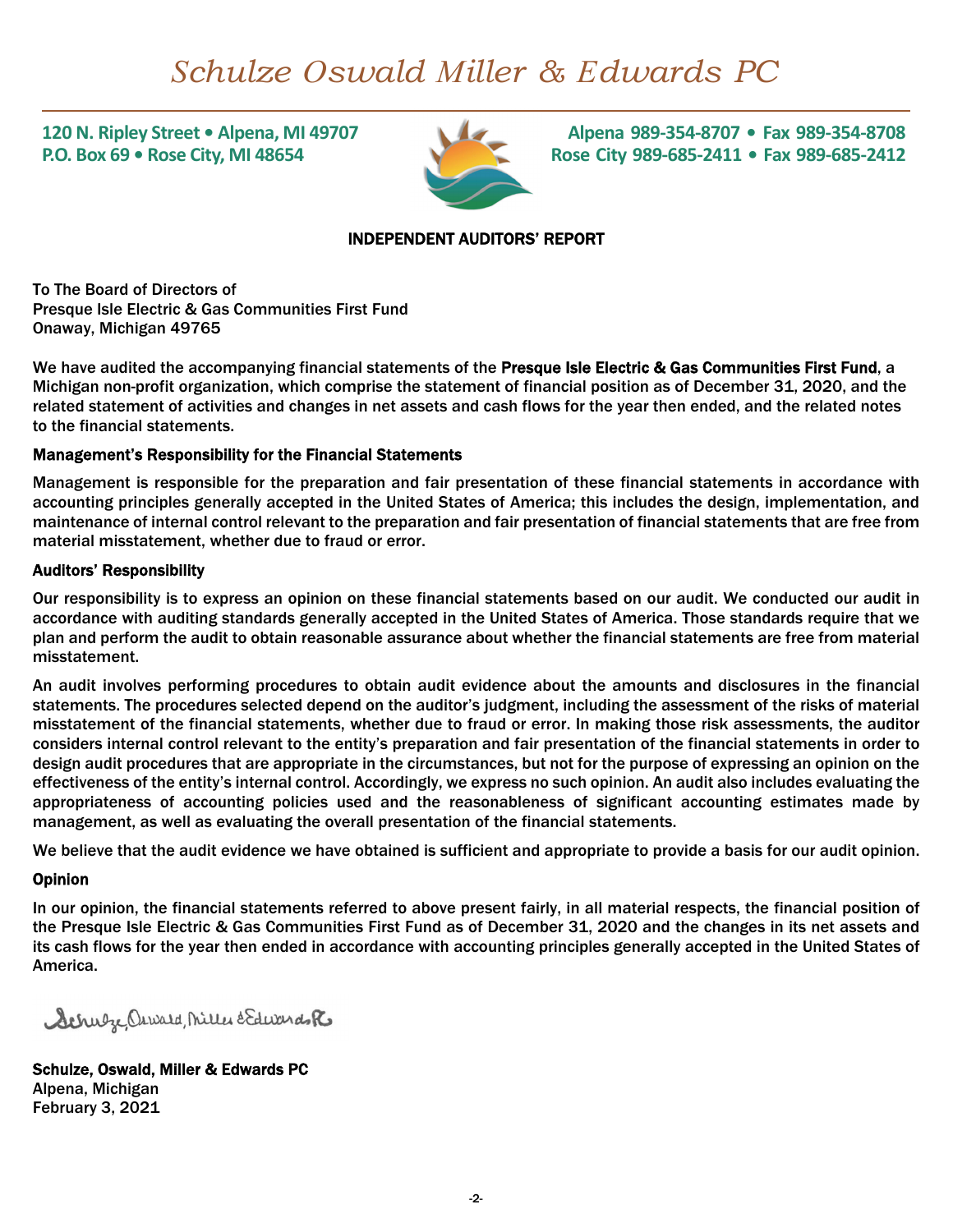## PRESQUE ISLE ELECTRIC & GAS COMMUNITIES FIRST FUND STATEMENT OF FINANCIAL POSITION FOR THE FISCAL YEAR ENDED DECEMBER 31, 2020 ONAWAY, MICHIGAN

.

|                                | <b>WITHOUT DONOR</b><br><b>RESTRICTIONS</b> |  |
|--------------------------------|---------------------------------------------|--|
| ASSETS                         |                                             |  |
| <b>CURRENT ASSETS</b>          |                                             |  |
| Cash and cash equivalents      | \$<br>69,079                                |  |
| Cash - board restricted        | 27,873                                      |  |
| <b>Account receivable</b>      | 3,498                                       |  |
| <b>TOTAL CURRENT ASSETS</b>    | 100,450                                     |  |
| <b>NET ASSETS</b>              |                                             |  |
| <b>Unrestricted</b>            | 72,577                                      |  |
| <b>Board designated</b>        | 24,873                                      |  |
| <b>Permanently restricted</b>  | 3,000                                       |  |
| <b>TOTAL NET ASSETS</b>        | 100,450                                     |  |
|                                |                                             |  |
| TOTAL LIABILITIES & NET ASSETS | \$<br>100,450                               |  |

SEE ACCOMPANYING NOTES WHICH ARE AN INTEGRAL PART OF THE FINANCIAL STATEMENTS.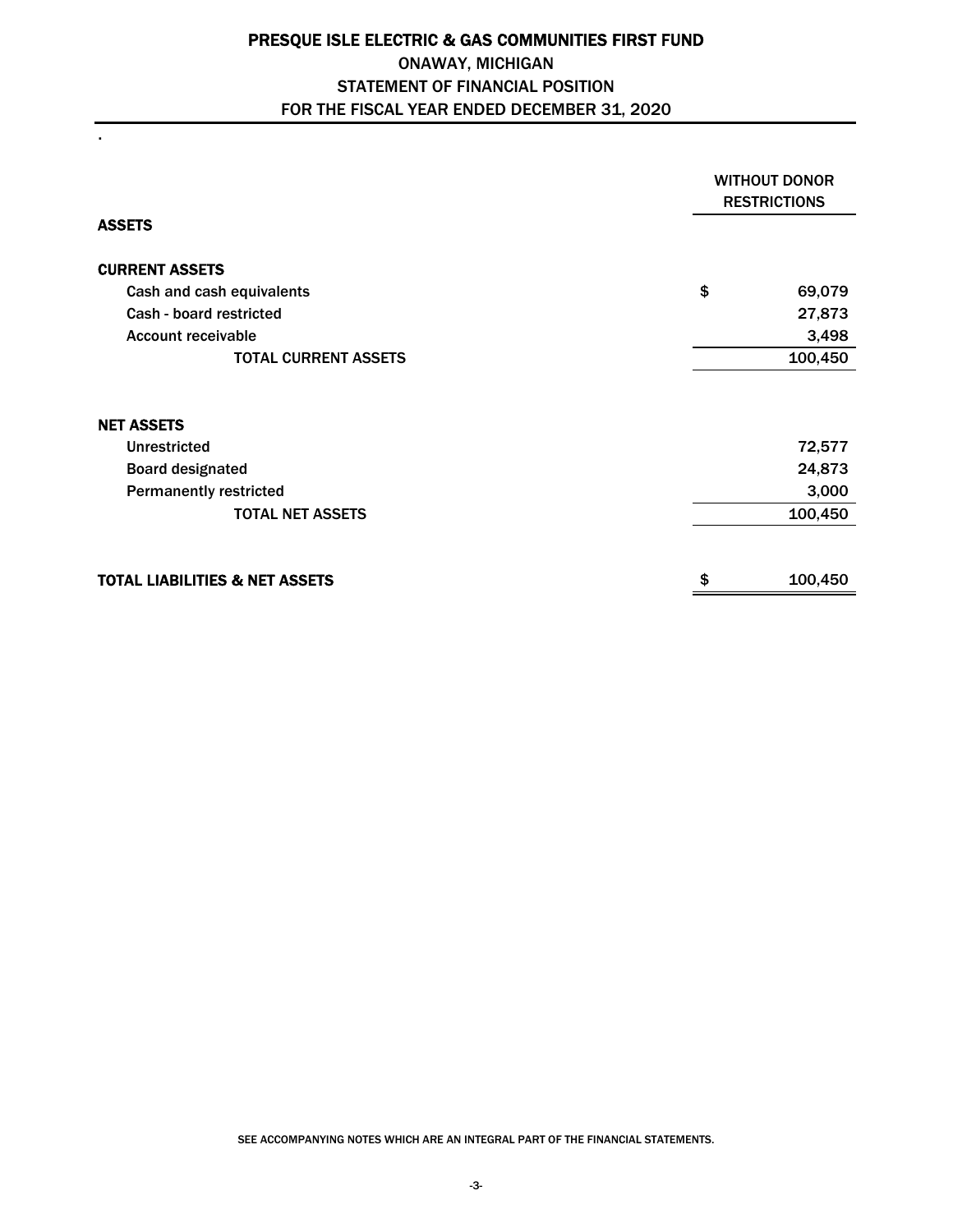## PRESQUE ISLE ELECTRIC & GAS COMMUNITIES FIRST FUND STATEMENT OF ACTIVITIES AND CHANGES IN NET ASSETS FOR THE FISCAL YEAR ENDED DECEMBER 31, 2020 ONAWAY, MICHIGAN

|                                  | <b>WITHOUT DONOR</b><br><b>RESTRITIONS</b> |
|----------------------------------|--------------------------------------------|
| <b>REVENUE</b>                   |                                            |
| <b>Contributions - members</b>   | \$<br>45,166                               |
| <b>Contributions - PIE&amp;G</b> | 13,286                                     |
| Interest                         | 93                                         |
| <b>TOTAL REVENUE</b>             | 58,545                                     |
| <b>EXPENSES</b>                  |                                            |
| <b>Program Expenses</b>          |                                            |
| Grants                           | 36,104                                     |
| <b>Scholarships</b>              | 11,500                                     |
| Program expense                  | 2,725                                      |
| <b>Support</b>                   |                                            |
| <b>Professional fees</b>         | 9,985                                      |
| Director's expense               | 576                                        |
| <b>TOTAL EXPENSE</b>             | 60,890                                     |
| <b>CHANGE IN NET ASSETS</b>      | (2, 345)                                   |
| NET ASSETS - beginning of year   | 102,795                                    |
| NET ASSETS - end of year         | 100,450<br>\$                              |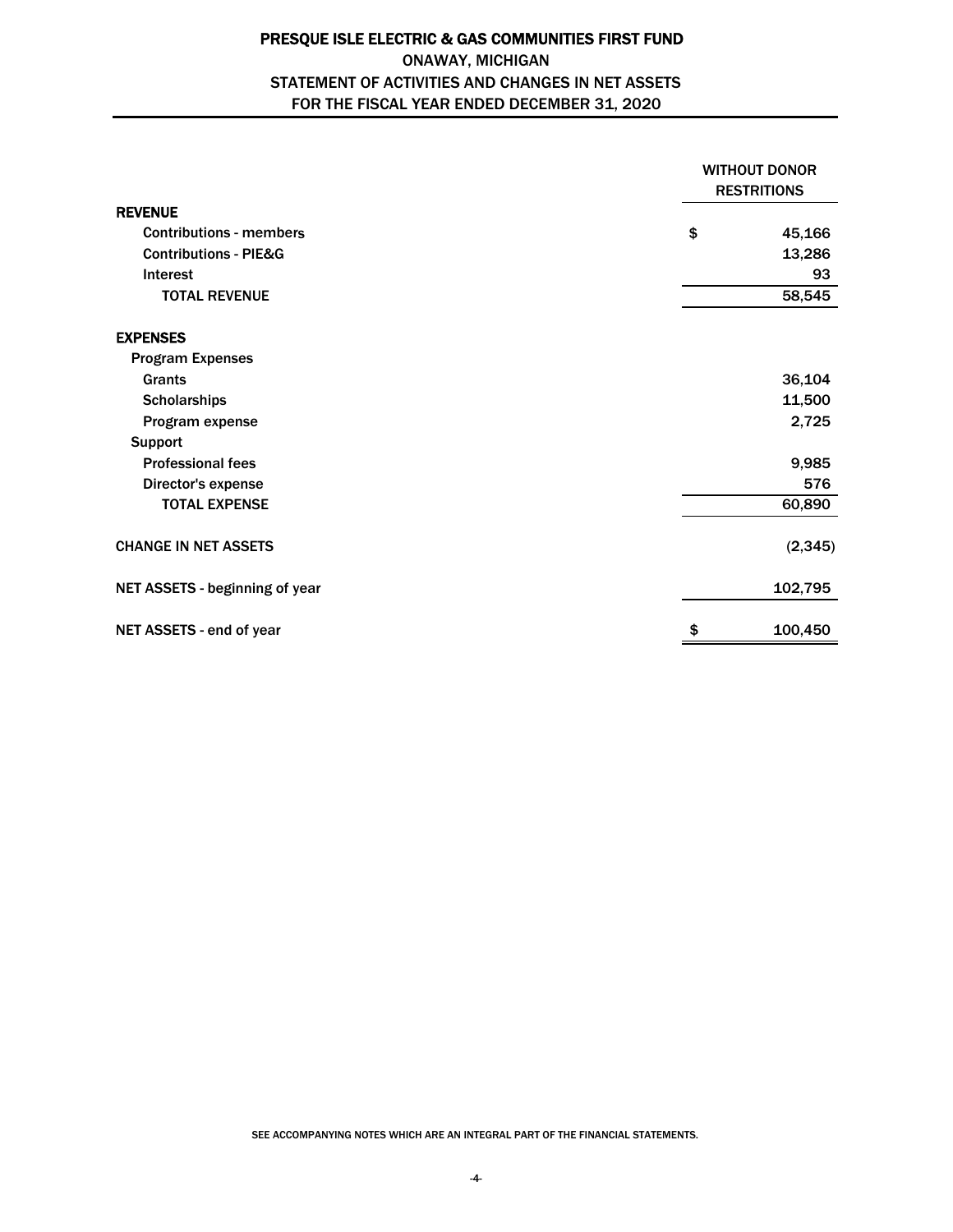# STATEMENT OF CASH FLOWS PRESQUE ISLE ELECTRIC & GAS COMMUNITIES FIRST FUND FOR THE FISCAL YEAR ENDED DECEMBER 31, 2020 ONAWAY, MICHIGAN

|                                                                                          | <b>WITHOUT DONOR</b><br><b>RESTRICTIONS</b> |           |
|------------------------------------------------------------------------------------------|---------------------------------------------|-----------|
| <b>CASH FLOWS FROM OPERATION ACTIVITIES:</b>                                             |                                             |           |
| Cash payments for grants and scholarships                                                | \$                                          | (47, 604) |
| Cash payments for administrative and general expenses                                    |                                             | (13,286)  |
| <b>Net Cash Used in Operating Activities</b>                                             |                                             | (60, 890) |
| <b>CASH FLOWS FROM CAPITAL AND RELATED FINANCING ACTIVITIES:</b><br><b>Contributions</b> |                                             | 58,608    |
| <b>CASH FLOWS FROM INVESTING ACTIVITES:</b><br>Interest on investments                   |                                             | 93        |
| <b>NET INCREASE (DECREASE) IN CASH</b>                                                   |                                             | (2, 189)  |
| CASH AND CASH EQUIVALENTS - beginning of year                                            |                                             | 99,141    |
| <b>CASH AND CASH EQUIVALENTS - end of year</b>                                           | \$                                          | 96,952    |
| CASH AS REPORTED ON THE STATEMENT OF FINANCIAL POSITION                                  |                                             |           |
| Cash                                                                                     | \$                                          | 69,079    |
| Cash - restricted                                                                        |                                             | 27,873    |
|                                                                                          | \$                                          | 96,952    |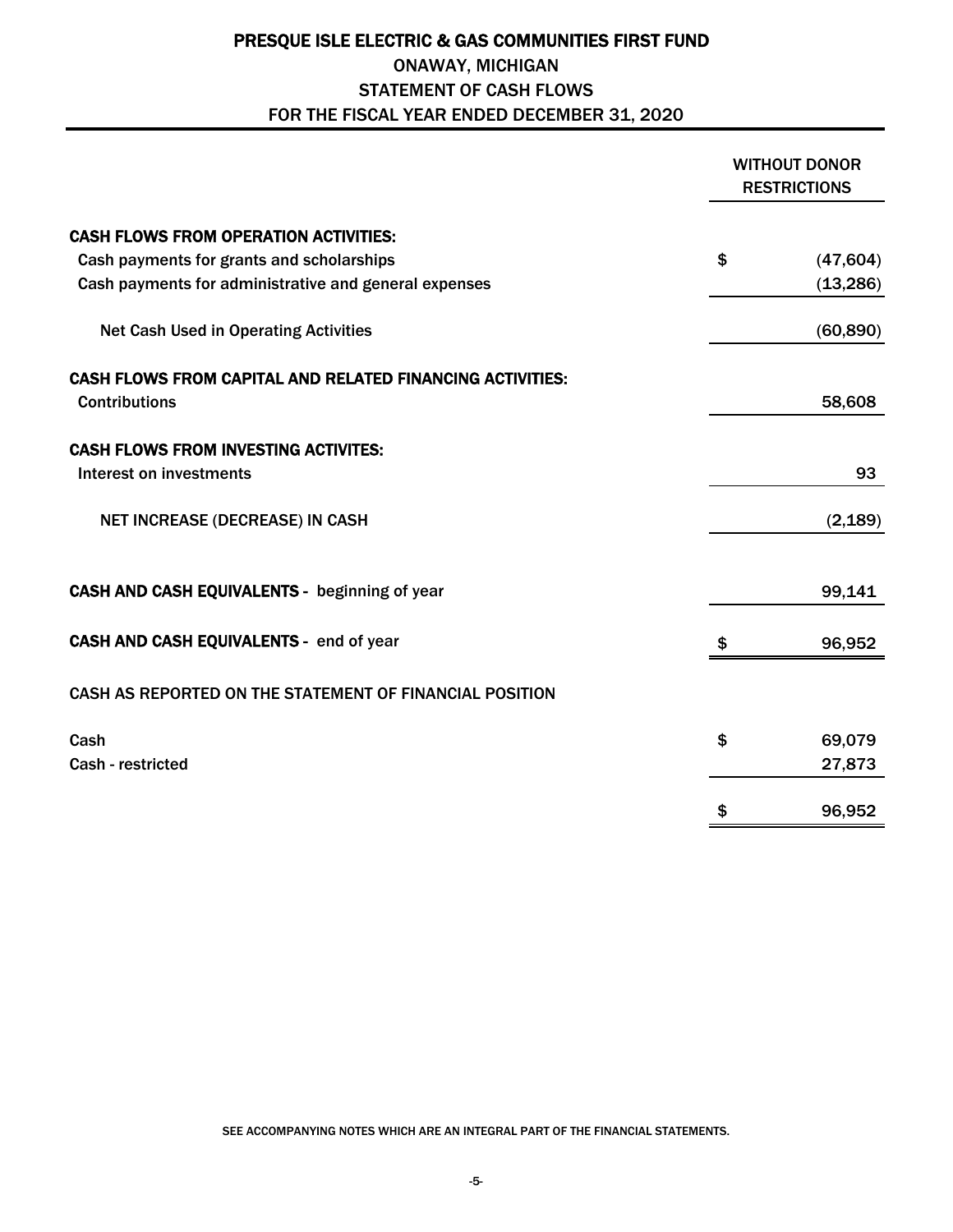## PRESQUE ISLE ELECTRIC & GAS COMMUNITIES FIRST FUND NOTES TO FINANCIAL STATEMENTS DECEMBER 31, 2020 ONAWAY, MICHIGAN

## NOTE 1 - NATURE OF OPERATIONS

The Presque Isle Electric & Gas Communities First Fund (First Fund) was formed on March 18, 1997 as a nonprofit corporation under the Michigan Nonprofit Corporation Act, Act 162 Public Act of 1982, and is affiliated with Presque Isle Electric & Gas Co-op (The Co-op). The First Fund does not have authority to issue any shares of stock and is financed through voluntary contributions from The Co-op, its members and employees. All corporate powers are vested in a Board of Directors, which consists of nine people, each residing in one of the nine districts of The Co-op's service area as designated by the Board of Directors of The Co-op.

The purpose of the First Fund shall be the accumulation and disbursement of funds for charitable purposes in the service area of The Co-op. Upon dissolution of the First Fund, any remaining funds shall be distributed only for charitable purposes.

Financial instruments which potentially subject the First Fund to concentration of significant credit risk consists of cash. The First Fund places its cash with a high quality financial institution. Although balances may exceed insured limits they are considered subject to minimal risk.

## NOTE 2 - SUMMARY OF SIGNIFICANT ACCOUNTING POLICIES

The accounting policies of the Presque Isle Electric & Gas Communities First Fund conform to generally accepted accounting principles of the United States of America as applicable to non-profit organizations. The following is a summary of the significant policies:

#### Basis of Accounting

The accompanying financial statements have been prepared on the accrual basis of accounting.

#### Net Assets

Net assets, revenues, gains, and losses are classified based on the existence or absence of donor or grantorimposed restrictions. Accordingly, net assets and changes therein are classified and reported as follows:

 Net Assets with Donor Restrictions - The part of net assets of a not-for-profit entity that is subject to donor imposed restrictions (donors include other types of contributors, including makers of certain grants).

 Net Assets without Donor Restrictions - The part of net assets of a not-for-profit entity that is not subject to donor-imposed restrictions (donors include other types of contributors, including makers of certain grants).

#### Cash

Cash is maintained in a money fund account.

#### Designated Grants

Grants payable in future periods, subject to routine performance requirements by the grantee, are not recorded until paid.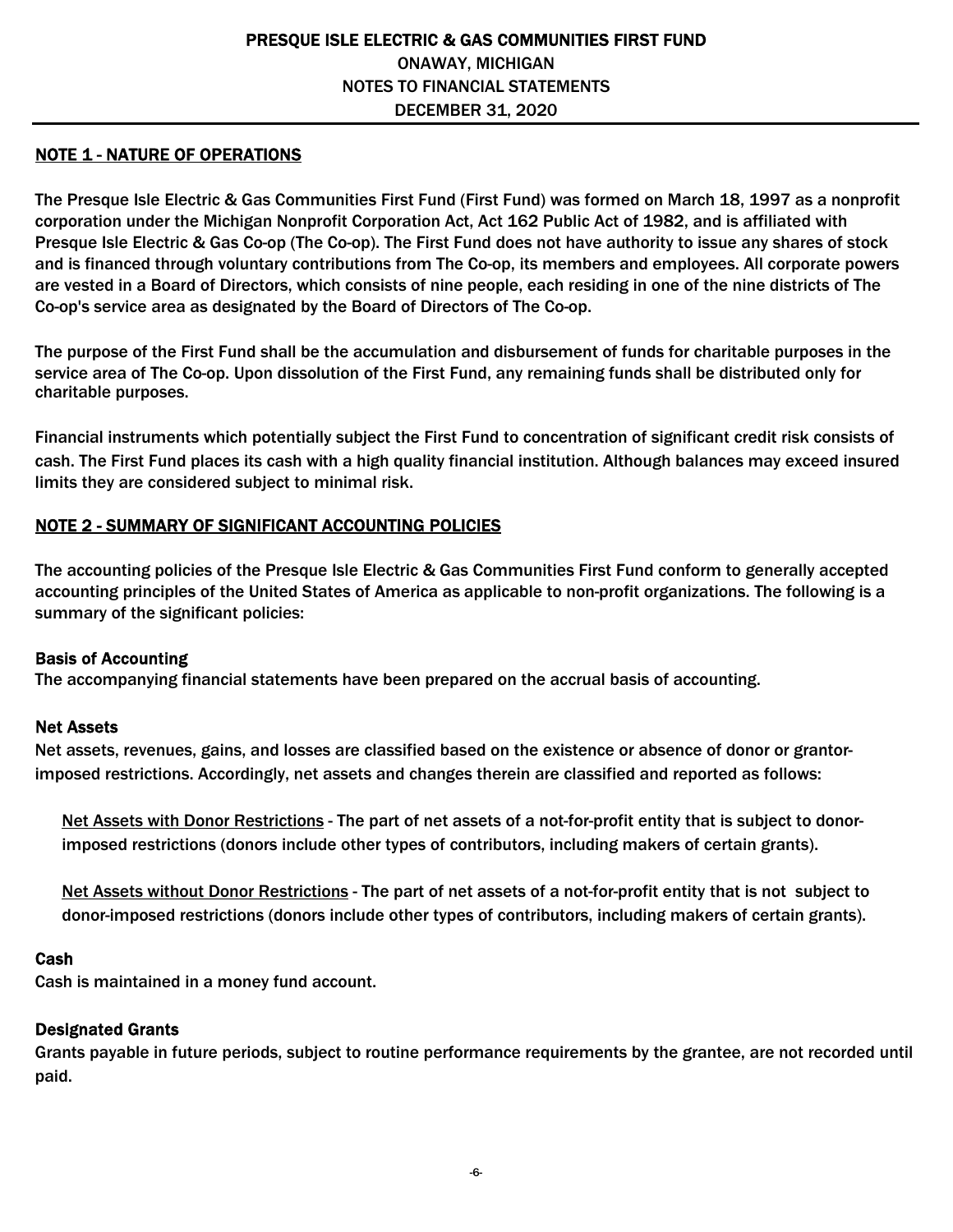## PRESQUE ISLE ELECTRIC & GAS COMMUNITIES FIRST FUND NOTES TO FINANCIAL STATEMENTS DECEMBER 31, 2020 ONAWAY, MICHIGAN

## NOTE 2 - SUMMARY OF SIGNIFICANT ACCOUNTING POLICIES (continued)

### Income Taxes

The First Fund has been advised by the Internal Revenue Service that it qualifies as an organization exempt from federal income taxes under Section 501(c)(3) of the Internal Revenue Code and is not a private foundation by virtue of its qualification as a supporting organization under Section 509(a)(1) of the Internal Revenue Code and Revenue Ruling 76-401. Therefore, no provision for income taxes is reflected in the financial statements.

#### Functional allocations of expenses

The cost of providing the various programs and other activities have been summarized on a functional basis in the notes to the financial statements. Accordingly, certain costs have been allocated among charitable services and management and general.

#### NOTE 3 - RECEIVABLES

The receivable of \$3,498 is due from Presque Isle Electric & Gas Co-op at December 31, 2020, for contributions from member electric bills. The receivable represents amounts collected from members and held by Presque Isle Electric & Gas Co-op.

#### NOTE 4 - RELATED PARTY TRANSACTIONS

Presque Isle Electric & Gas Co-op (The Co-op) is exempt under IRS code section 501(c)12 and has the sole authority to select the initial members of the Board of Directors of the First Fund.

The First Fund is required to report financial information to the Board of Directors of the Co-op on no less than an annual basis.

The Co-op furnishes all personnel, office space and other necessary operating items such as computer time for the First Fund's operations. The First Fund recognizes a contribution for the amount of services the Co-op provides, which totaled \$13,286 for 2020.

## NOTE 5 - GRANTS AND SCHOLARSHIPS

Grant activity is summarized as follows:

|                                                       |    | 2020      |
|-------------------------------------------------------|----|-----------|
| Designated grants - beginning of year                 | \$ | 21,557    |
| Grant actions approved                                |    | 25,688    |
| Amount paid less than approved amount                 |    | (768)     |
| Approved grants cancelled within the fiscal year      |    |           |
| <b>SUBTOTAL</b>                                       |    | 46,477    |
| <b>Grant payments</b>                                 |    | (36, 104) |
| Designated grants approved but not paid - end of year | S  | 10,373    |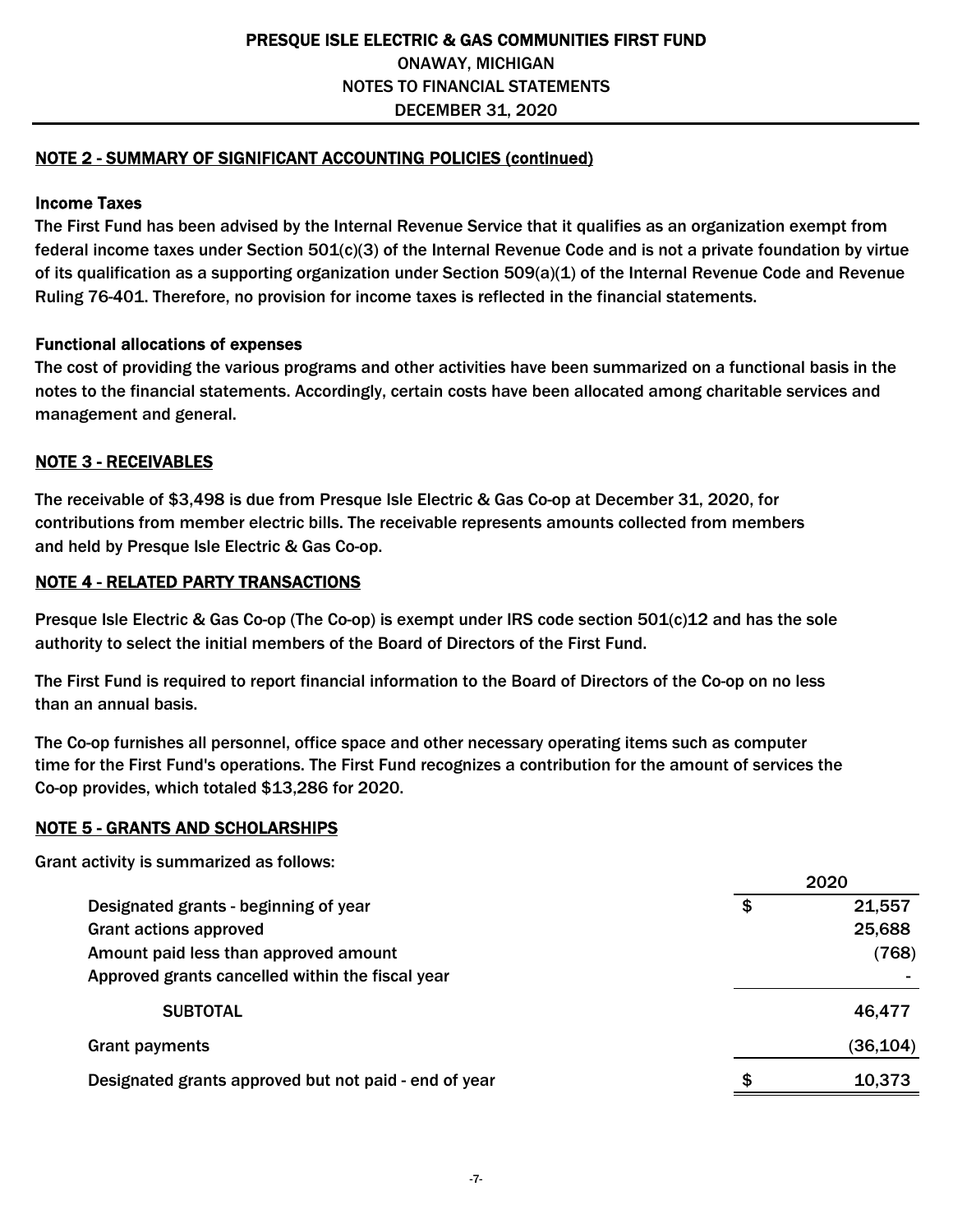## NOTE 5 - GRANTS AND SCHOLARSHIPS (continued)

Scholarship activity is summarized as follows:

| Designated scholarships - beginning of year<br><b>Scholarships approved</b><br>Amount paid less than approved amount | \$<br>17,000<br>10,000 |
|----------------------------------------------------------------------------------------------------------------------|------------------------|
| <b>SUBTOTAL</b>                                                                                                      | 27,000                 |
| <b>Scholarship payments</b>                                                                                          | (12,500)               |
| Designated scholarships approved but not paid - end of year                                                          | \$<br>14,500           |

The total designated amount for grants and scholarships was \$24,873 for December 31, 2020.

## NOTE 6 - RESTRICTED NET ASSETS

The By-Laws require the retention of \$3,000 at all times. If, at any time, the assets of the First Fund fall blow \$3,000, the First Fund shall be dissolved. Under the implementation of ASU 2016-14 this amount still is classified as "Without Donor Restrictions."

#### NOTE 7 - FUNCTIONAL ALLOCATION OF EXPENSES

The functional allocation of the First Fund's expenses as they are related to charitable services and management and general are listed below.

|                               |    | 2020   |  |
|-------------------------------|----|--------|--|
| <b>Charitable services</b>    | \$ | 47,604 |  |
| <b>Management and general</b> |    | 13,286 |  |
| <b>Total expenses</b>         | S  | 60,890 |  |

#### NOTE 8 - SUBSEQUENT EVENTS

Management has evaluated the impact of subsequent events as they related to the financial statements through February 3, 2021.

The COVID-19 outbreak in the United States has caused business disruption through mandated and voluntary closings of local not for profits. While the disruption is currently expected to be temporary, there is considerable uncertainty around the duration of the closings. Therefore, the First Fund expects this matter to negatively impact its operating results. However, the related financial impact and duration cannot be reasonably estimated at this time.

## NOTE 9 - LIQUIDITY

Presque Isle Electric & Gas Communities First Fund receives contributions with donor restrictions to be used in accordance with the associated purpose restrictions. In addition, the First Fund receives support without donor restrictions; such support has historically represented some of the annual program funding needs. Income from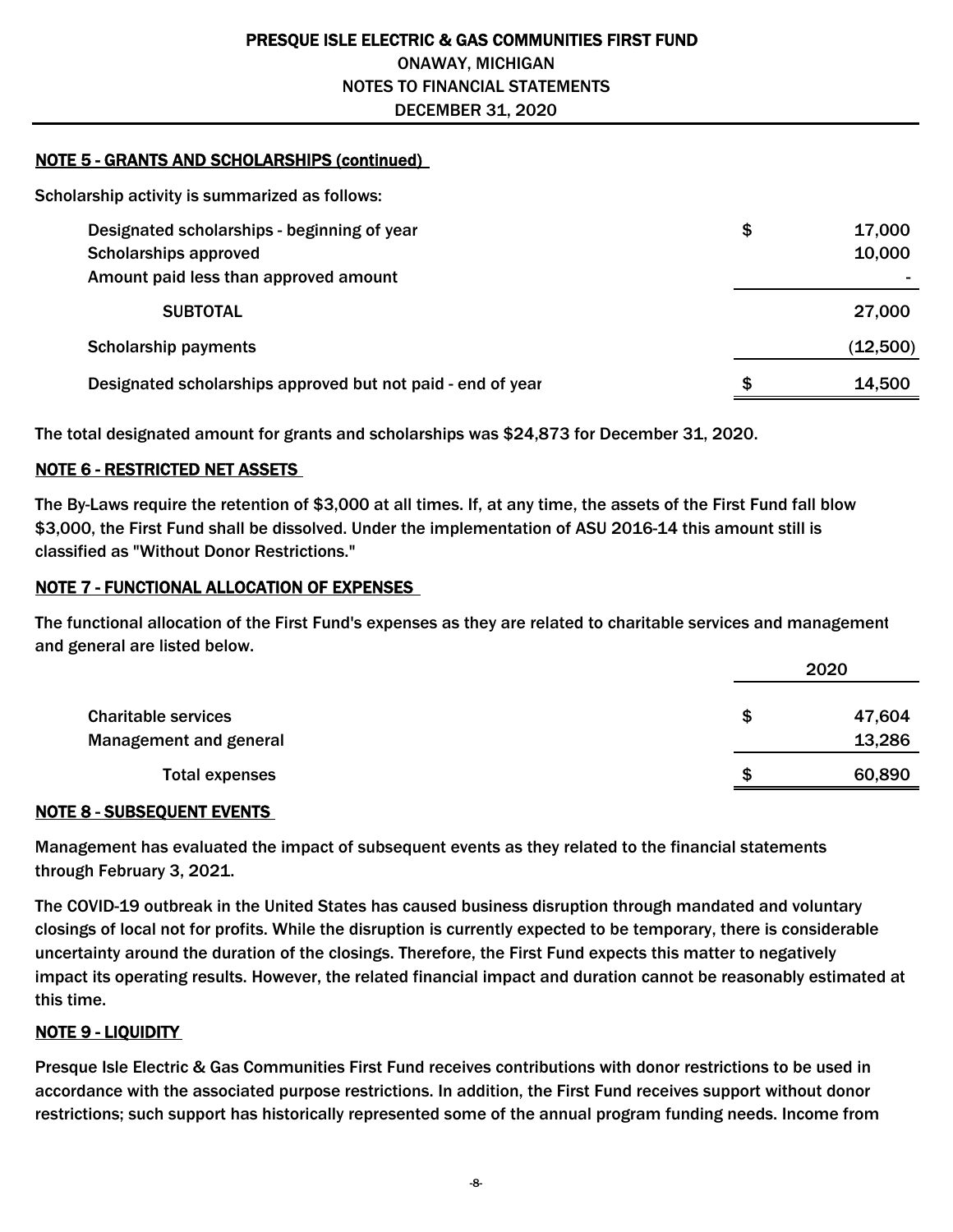## PRESQUE ISLE ELECTRIC & GAS COMMUNITIES FIRST FUND NOTES TO FINANCIAL STATEMENTS DECEMBER 31, 2020 ONAWAY, MICHIGAN

## NOTE 9 - LIQUIDITY (continued)

fundraisers is unrestricted and used for general expenditures as they are received.

The First Fund manages its cash available to meet general expenditures following three guiding principles:

- 1. Operating within a prudent range of financial soundness and stability;
- 2. Maintaining adequate liquid assets, and;
- 3. Maintaining sufficient reserves to provide reasonable assurance that long term grant commitments and obligations with donor restrictions that support mission fulfillment will continue to be met, ensuring the sustainability of the First Fund.

The table below presents financial assets available for general expenditures within one year.

| <b>Financial Assets at Year-End:</b>                                                     |    | 12/31/2020 |
|------------------------------------------------------------------------------------------|----|------------|
| <b>Cash and Cash Equivalents</b>                                                         | \$ | 96,952     |
| <b>Accounts Receivable</b>                                                               |    | 3,498      |
| <b>Net Working Capital</b><br><b>Less: Amount with Donor Restrictions</b>                |    | 100,450    |
| <b>Financial Assets Available to Meet</b><br><b>General Expenditures Within One Year</b> | S  | 100,450    |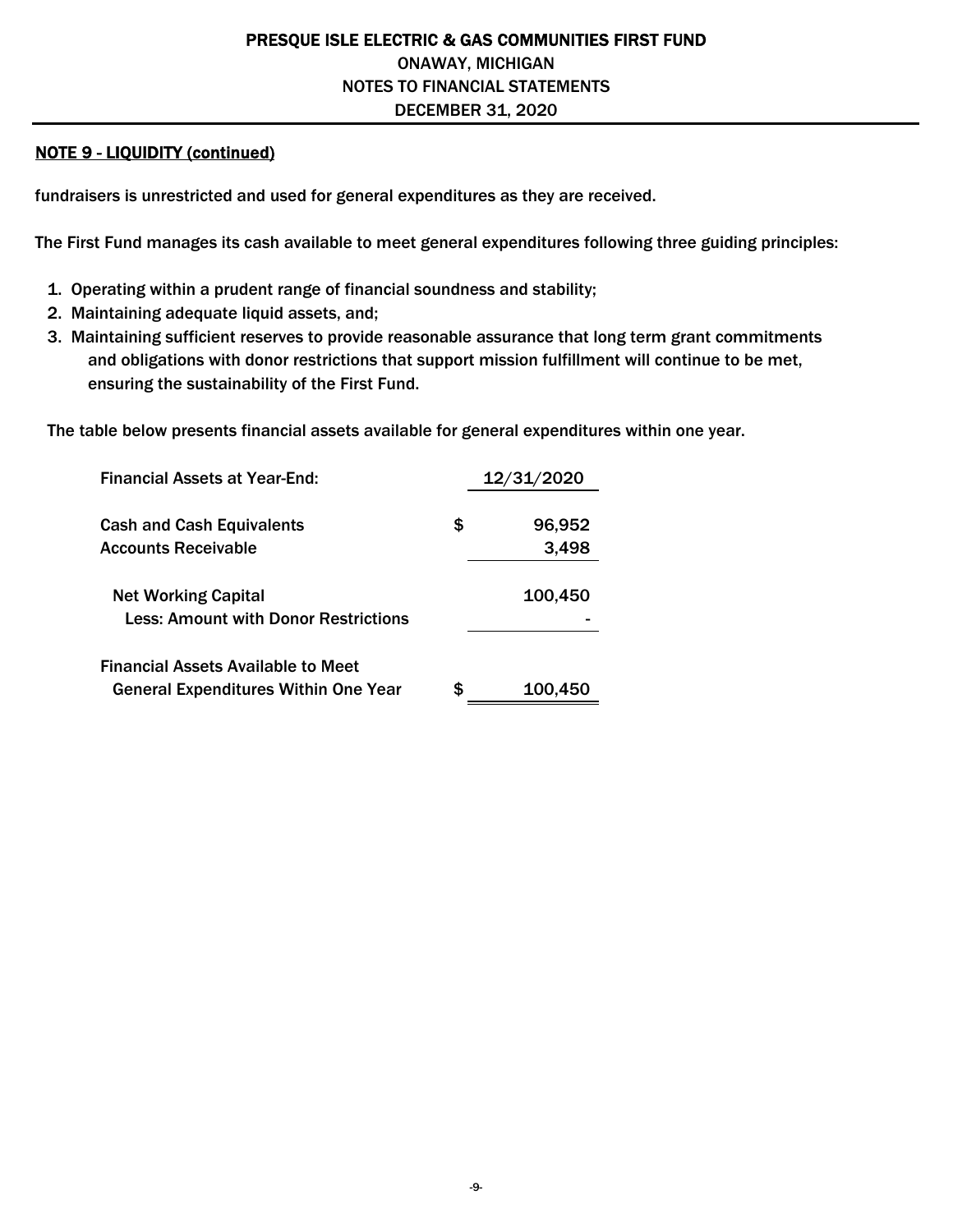# *Schulze Oswald Miller & Edwards PC*

**120 N. Ripley Street • Alpena, MI 49707 P.O. Box 69 • Rose City, MI 48654**



**Alpena 989‐354‐8707 • Fax 989‐354‐8708 Rose City 989‐685‐2411 • Fax 989‐685‐2412**

## COMMUNICATION WITH THOSE CHARGED WITH GOVERNANCE AT THE CONCLUSION OF THE AUDIT

February 3, 2021

Board of Directors Presque Isle Electric & Gas Communities First Fund Onaway, Michigan

We have audited the financial statements of Presque Isle Electric & Gas Communities First Fund for the year ended December 31, 2020, and have issued our report thereon dated *February 3, 2021.* Professional standards require that we provide you with information about our responsibilities under generally accepted auditing standards, as well as certain information related to the planned scope and timing of our audit. We have communicated such information in our letter to you dated March 6, 2019. Professional standards also require that we communicate to you the following information related to our audit.

#### Significant Audit Findings

#### *Qualitative Aspects of Accounting Practices*

Management is responsible for the selection and use of appropriate accounting policies. The significant accounting policies used by Presque Isle Electric & Gas Communities First Fund are described in Note 2 to the financial statements. No new accounting policies were adopted and the application of existing policies were not changed during 2019. We noted no transactions entered into by Presque Isle Electric & Gas Communities First Fund during the year for which there is a lack of authoritative guidance or consensus. All significant transactions have been recognized in the financial statements in the proper period.

Accounting estimates are an integral part of the financial statements prepared by management and are based on management's knowledge and experience about past and current events and assumptions about future events. Certain accounting estimates are particularly sensitive because of their significance to the financial statements and because of the possibility that future events affecting them may differ significantly from those expected. There were no sensitive estimates affecting the financial statements of this entity.

Certain financial statement disclosures are particularly sensitive because of their significance to financial statements users. There were no sensitive disclosures affecting the financial statements of this entity.

The disclosures in the financial statements are neutral, consistent, and clear.

#### Difficulties Encountered in Performing the Audit

We encountered no significant difficulties in dealing with management in performing and completing our audit.

#### Corrected and Uncorrected Misstatements

Professional standards require us to accumulate all misstatements identified during the audit, other than those that are clearly trivial, and communicate them to the appropriate level of management. Management has corrected all such misstatements. In addition, none of the misstatements detected as a result of audit procedures and corrected by management were material, either individually or in the aggregate, to the financial statements taken as a whole.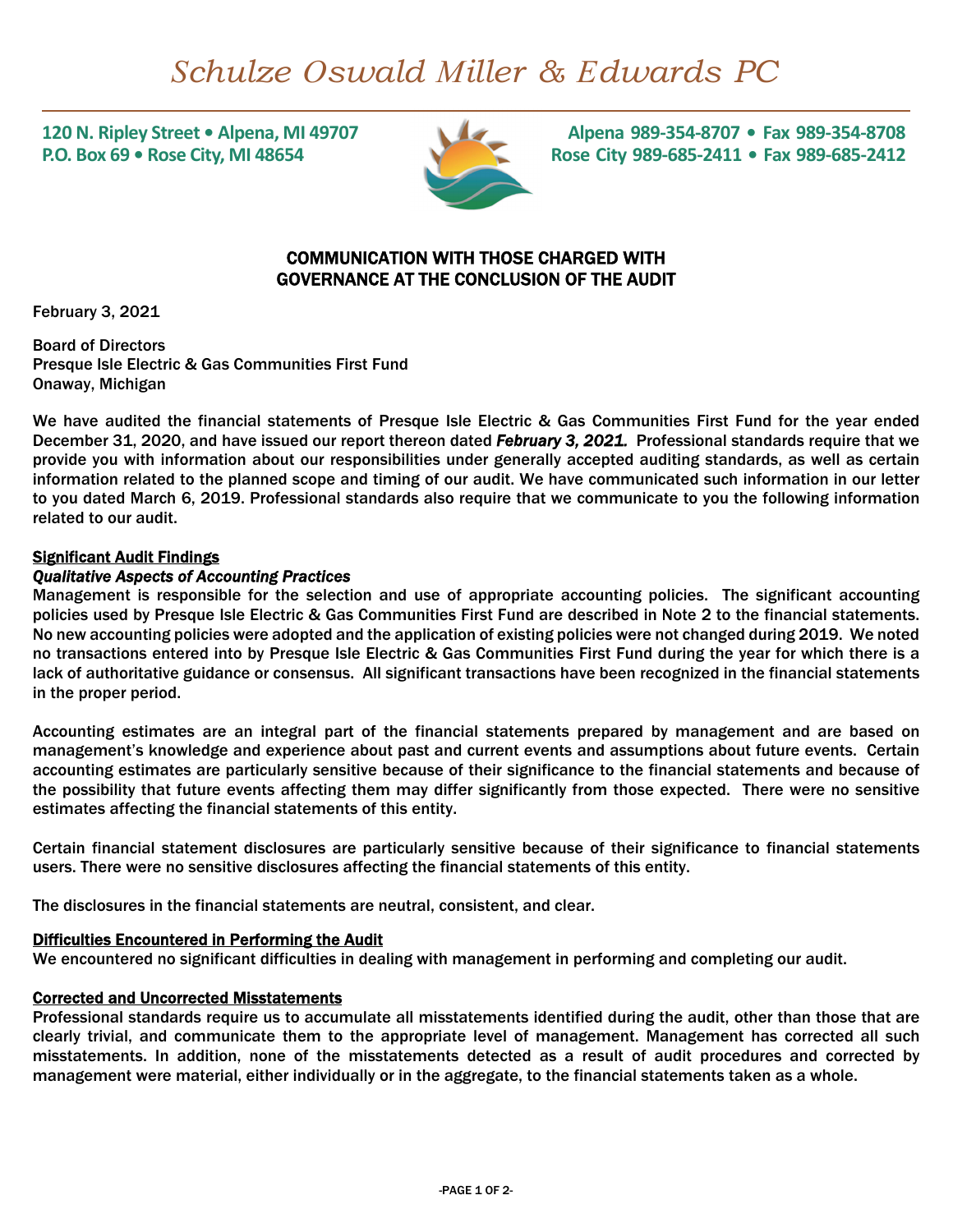#### Disagreements with Management

For the purposes of this letter, a disagreement with management is a financial accounting, reporting, or auditing matter, whether or not resolved to our satisfaction, that could be significant to the financial statements or the auditors' report. We are pleased that no such disagreements arose during the course of our audit.

#### Management Representation

We have requested certain representations from management that are included in the management representation letter dated February 3, 2021.

#### Management's Consultations with Other Independent Accountants

In some cases, management may decide to consult with other accountants about auditing and accounting matters, similar to obtaining a "second opinion" on certain situations. If a consultation involves application of an accounting principle to the Organization's financial statements or a determination of the type of auditor's opinion that may be expressed on those statements, our professional standards require the consulting accountant to check with us to determine that the consultant has all relevant facts. To our knowledge, there were no such consultations with other accountants.

#### Other Audit Findings or Issues

We generally discuss a variety of matters, including the application of accounting principles and auditing standards, with management each year prior to our retention as the Organization's auditors. However, these discussions occurred in the normal course of our professional relationship and our responses were not a condition to our retention.

This information is intended solely for the use of the Board of Directors and Management of Presque Isle Electric & Gas Communities First Fundand is not intended to be, and should not be, used by anyone other than these specified parties.

Serveze Orward, Miller & Edwards R

Schulze, Oswald, Miller & Edwards PC Alpena, Michigan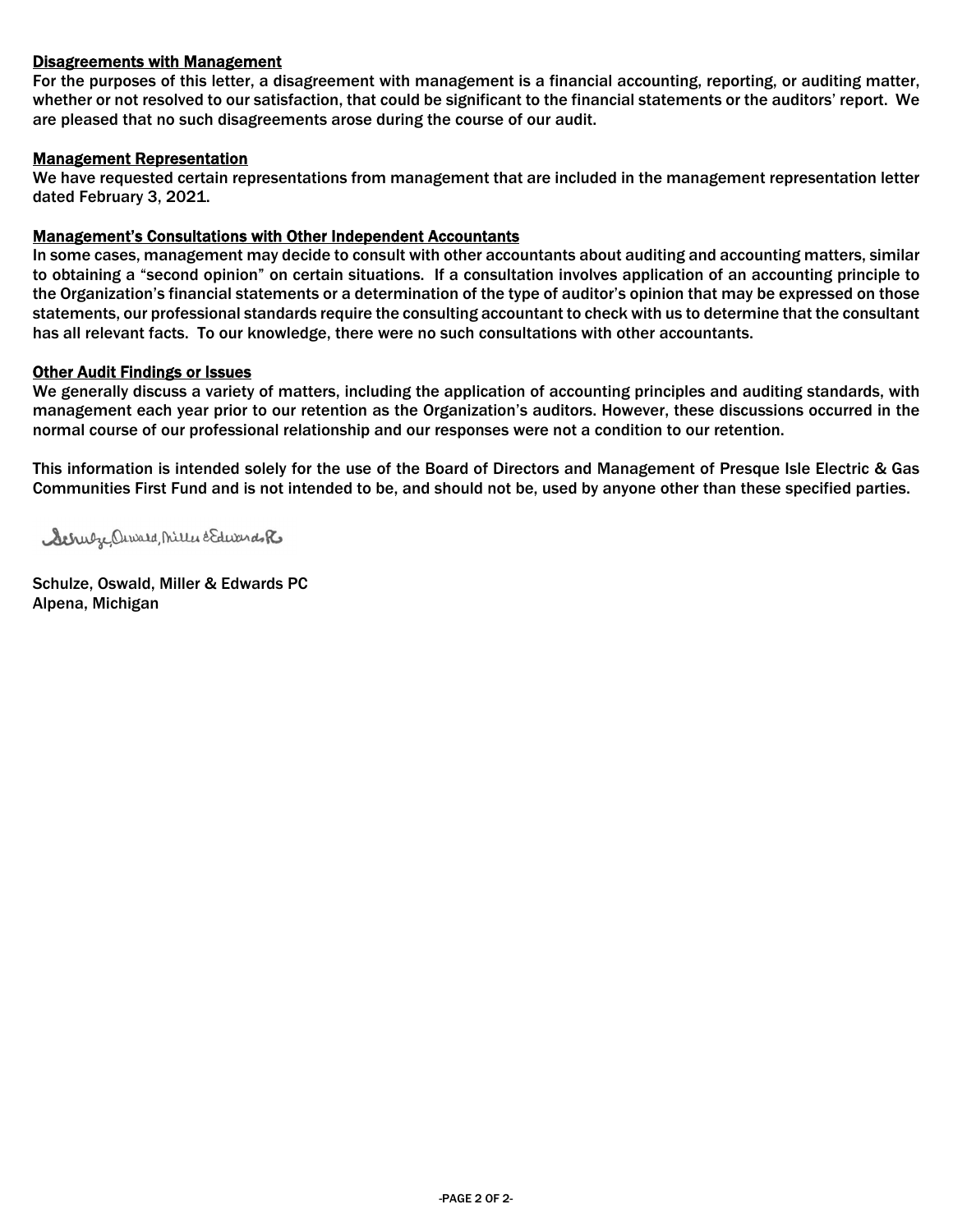**120 N. Ripley Street • Alpena, MI 49707 P.O. Box 69 • Rose City, MI 48654**



**Alpena 989‐354‐8707 • Fax 989‐354‐8708 Rose City 989‐685‐2411 • Fax 989‐685‐2412**

## COMMUNICATION OF SIGNIFICANT DEFICIENCIES

To the Board of Directors of Presque Isle Electric & Gas Communities First Fund Onaway, Michigan

In planning and performing our audit of the financial statements of Presque Isle Electric & Gas Communities First Fund as of and for the year ended December 31, 2020, in accordance with auditing standards generally accepted in the United States of America, we considered Presque Isle Electric & Gas Communities First Fund's internal control over financial reporting (internal control) as a basis for designing audit procedures that are appropriate in the circumstances for the purpose of expressing our opinion on the financial statements, but not for the purpose of expressing an opinion on the effectiveness of the Organization's internal control. Accordingly, we do not express an opinion on the effectiveness of the Organization's internal control.

Our consideration of internal control was for the limited purpose described in the preceding paragraph and was not designed to identify all deficiencies in internal control that might be material weaknesses or significant deficiencies and, therefore, material weaknesses or significant deficiencies may exist that were not identified. However, as discussed below, we identified certain deficiencies in internal control that we consider to be significant deficiencies.

A deficiency in internal control exists when the design or operation of a control does not allow management or employees, in the normal course of performing their assigned functions, to prevent, or detect and correct, misstatements on a timely basis. A material weakness is a deficiency, or a combination of deficiencies in internal control, such that there is a reasonable possibility that a material misstatement of the Organization's financial statements will not be prevented, or detected and corrected, on a timely basis. We did not identify any deficiencies in internal control that we consider to be material weaknesses.

A significant deficiency is a deficiency, or a combination of deficiencies, in internal control that is less severe than a material weakness, yet important enough to merit attention by those charged with governance. We consider the following deficiency in Presque Isle Electric & Gas Communities First Fund's internal control to be a significant deficiency:

## FINANCIAL REPORTING

 Preparing financial statements in accordance with generally accepted accounting principles, (GAAP), is the responsibility of the Organization's management. The preparation of financial statements in accordance with GAAP requires internal controls over recording, processing, and summarizing accounting data (i.e., maintaining internal books and records).

As is the case with many small not-for-profits, the Organization has historically relied on its independent external auditors to assist in the preparation of the financial statements and footnotes as part of its external financial reporting process. Accordingly, the Organization's ability to prepare financial statements in accordance with GAAP is based, in part, on its reliance on its external auditors, who cannot, by definition, be considered a part of the Organization's internal controls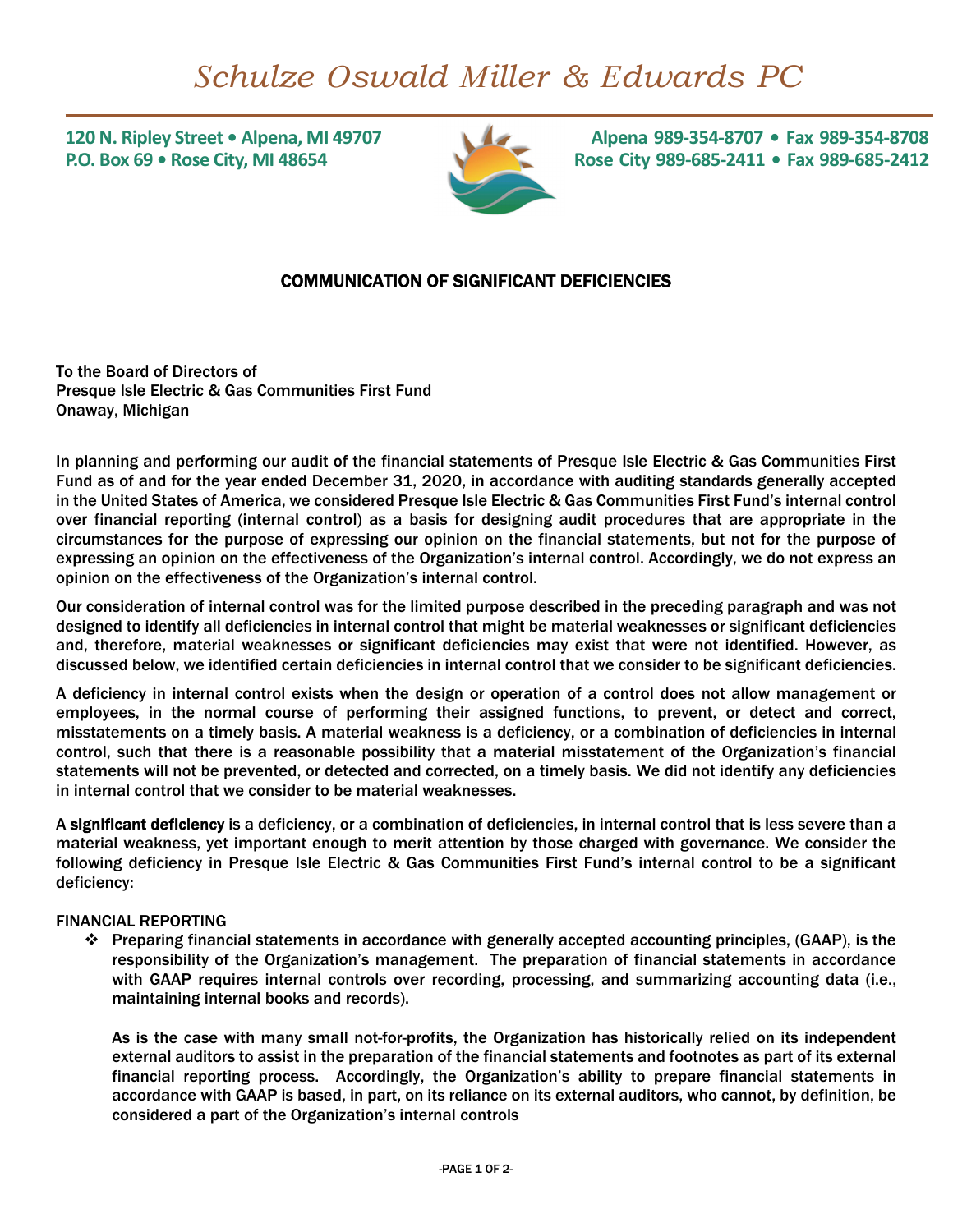This condition was caused by the Organization's decision that it is more cost effective to outsource the preparation of its annual financial statements to the auditors than to incur the time and expense of obtaining the necessary training and expertise required for the Organization to perform this task internally. The Organization has determined that the additional benefits derived from implementing such a system would not outweigh the costs incurred to do so.

As a result of this condition, the Organization lacks internal controls over the preparation of financial statements in accordance with GAAP, and instead relies, in part, on its external auditors for assistance with this task.

This communication is intended solely for the information and use of management, the Board of Directors, and others within the Organization, and is not intended to be, and should not be, used by anyone other than these specified parties.

Servere Orward, Miller & Edwards R

Schulze, Oswald, Miller & Edwards PC Alpena, Michigan February 3, 2021